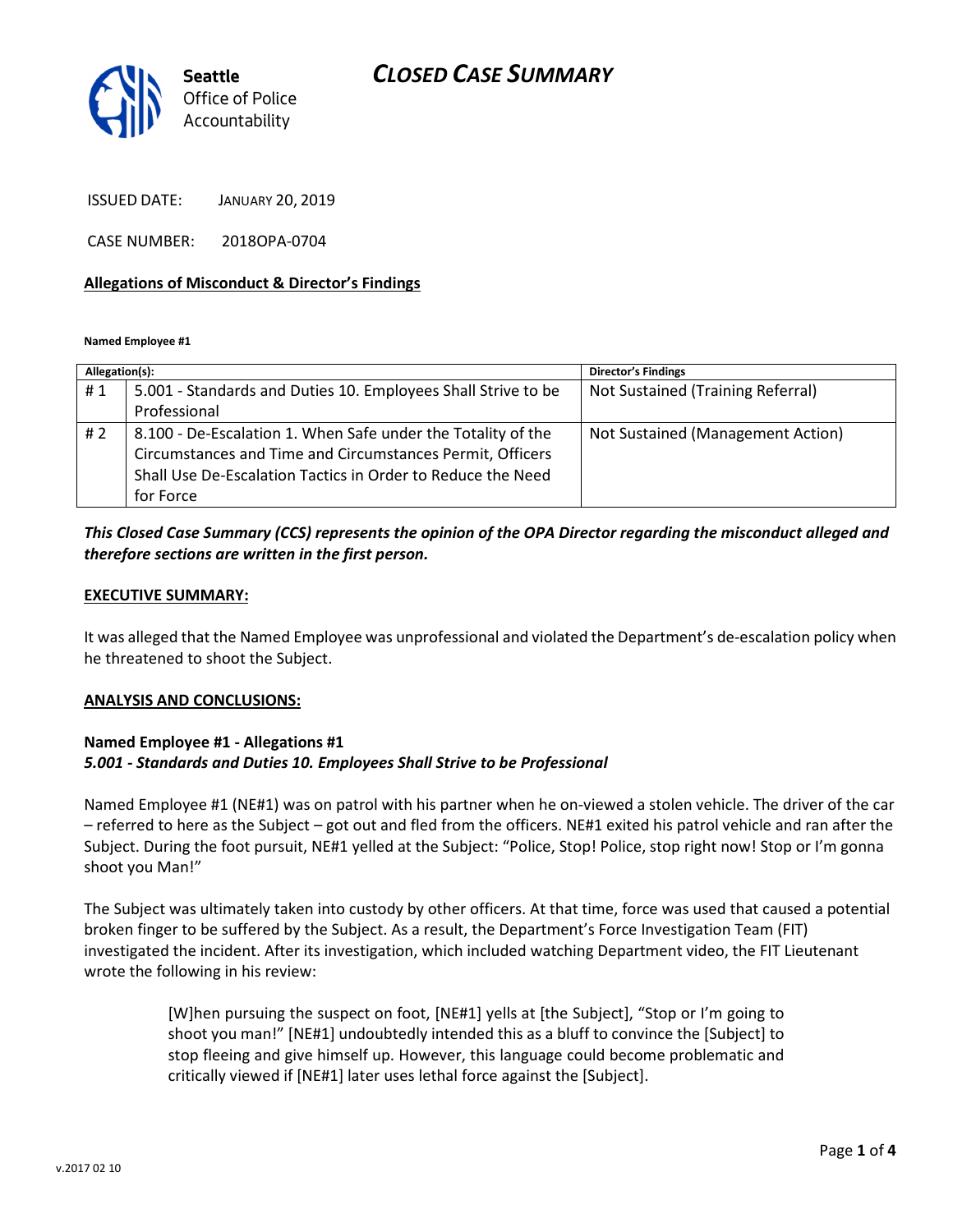

# CLOSE CASE SUMMARY

OPA CASE NUMBER: 2018OPA-0704

OPA reviewed the video of the incident when it was played during the Force Review Board. OPA shared similar concerns to those expressed by the FIT Lieutenant and initiated this investigation.

SPD Policy 5.001-POL-10 requires that SPD employees "strive to be professional at all times." The policy further instructs that "employees may not engage in behavior that undermines public trust in the Department, the officer, or other officers." (SPD Policy 5.001-POL-10.) The policy further states the following: "Any time employees represent the Department or identify themselves as police officers or Department employees, they will not use profanity directed as an insult or any language that is derogatory, contemptuous, or disrespectful toward any person." (Id.) Lastly, the policy instructs Department employees to "avoid unnecessary escalation of events even if those events do not end in reportable uses of force." (Id.)

At his OPA interview, NE#1 stated that, when he told the Subject that he was going to shoot him, he was using a ruse. He said that he had no intention of actually shooting the Subject and that he did not reach for his firearm at any time. NE#1 acknowledged that, under the circumstances of this case, he would not have had the legal authority to fire his weapon at the Subject. To that end, NE#1 stated the following: "I had not seen a weapon, he wasn't aggressively attacking me. He was just fleeing; it wasn't a violent crime. I don't believe he was putting other civilians in danger at that time. So, it wasn't a shoot situation." NE#1 denied that his statement was unprofessional.

I have no doubt that NE#1 had good intentions in this case and meant the threat as a ruse in a last-ditch effort to prevent the Subject from further fleeing. However, I find the threat to shoot the fleeing perpetrator of a non-violent crime to be problematic. This is primarily due to my belief that such a threat could undermine public trust in NE#1 and the Department if heard by community members. While I do not believe that this warrants a Sustained finding, I do conclude that a Training Referral is appropriate.

**Training Referral:** NE#1 should be counseled by his chain of command concerning his statement during the foot pursuit of the Subject. He should be instructed that, even if well intentioned, a threat to shoot a fleeing non-violent suspect could significantly undermine public confidence in both NE#1 and the Department. NE#1 should be cognizant that, had he been required to go hands-on with the Subject, his statements also could have served to undermine that later use of force. This counseling and any associated retraining should be documented and this documentation should be maintained in an appropriate database.

### Recommended Finding: Not Sustained (Training Referral)

### Named Employee #1 - Allegation #2

## 8.100 - De-Escalation 1. When Safe under the Totality of the Circumstances and Time and Circumstances Permit, Officers Shall Use De-Escalation Tactics in Order to Reduce the Need for Force

It was alleged that NE#1's threat to shoot the Subject served to unnecessarily escalate rather than de-escalate this incident.

"De-escalation tactics and techniques are actions used by officers, when safe and without compromising law enforcement priorities, that seek to minimize the likelihood of the need to use force during an incident and increase the likelihood of voluntary compliance." (SPD Policy 8.100-POL-1.)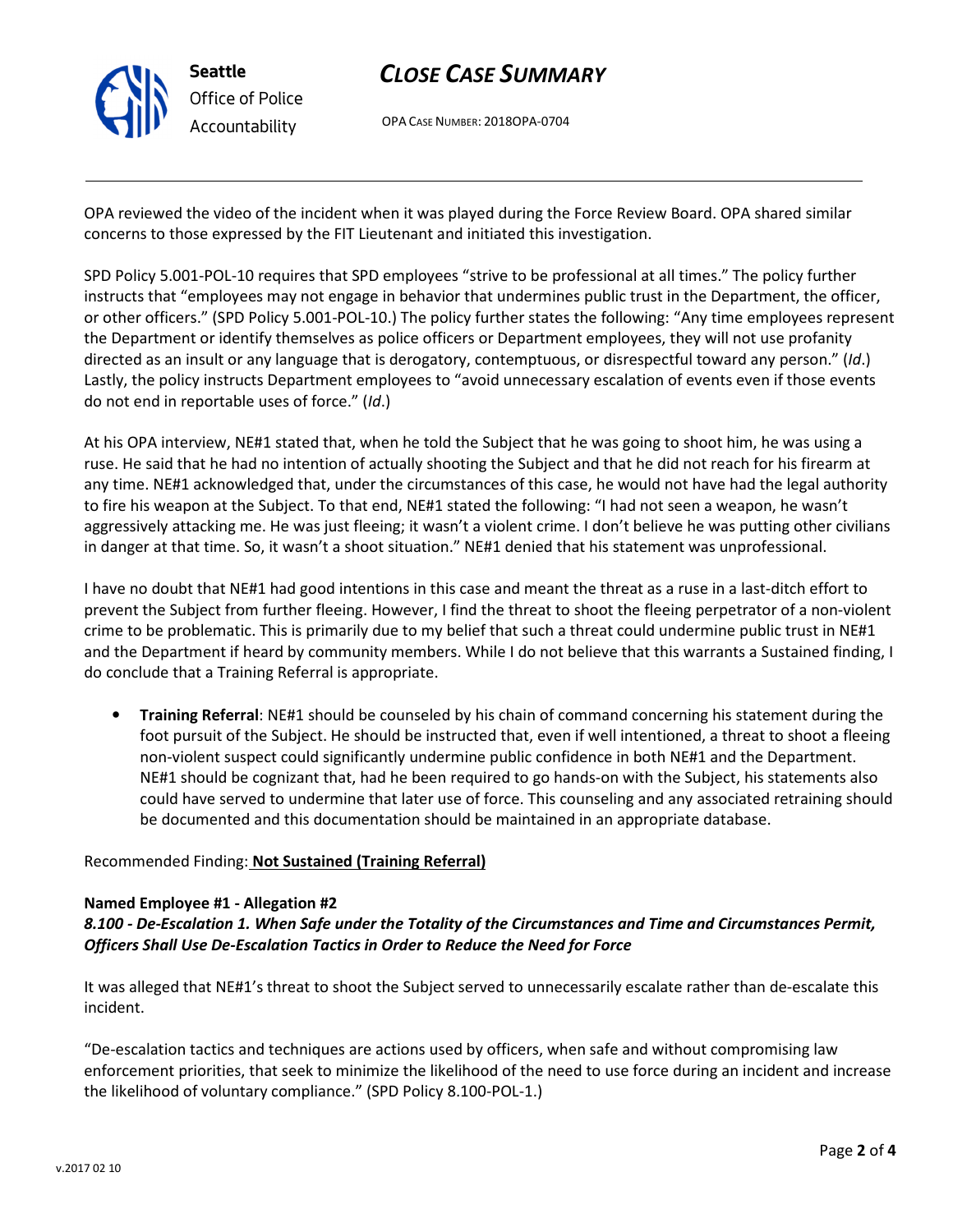# CLOSE CASE SUMMARY



OPA CASE NUMBER: 2018OPA-0704

The policy further instructs that: "When safe and feasible under the totality of circumstances, officers shall attempt to slow down or stabilize the situation so that more time, options and resources are available for incident resolution." (Id.) Officers are also required, "when time and circumstances permit," to "consider whether a subject's lack of compliance is a deliberate attempt to resist or an inability to comply based on factors" such as "mental impairment…drug interaction…[and/or] behavioral crisis." (Id.) These mental and behavioral factors should be balanced by the officer against the facts of the incident "when deciding which tactical options are the most appropriate to bring the situation to a safe resolution." (Id.)

The policy gives several examples of de-escalation, which include: mitigating the immediacy of the threat to give officers time to use extra resources and to call more officers or specialty units; and increasing the number of officers on scene to thus increase the ability to use less force. (Id.) Other examples of de-escalation include, but are not limited to:

- Placing barriers between an uncooperative subject and officers;
- Containing the threat;
- Decreasing exposure to the potential threat by using distance, cover and concealment;
- Avoidance of physical confrontation unless immediately necessary to protect someone or stop dangerous behavior;
- Using verbal techniques, such as "Listen and Explain with Equity and Dignity" (LEED) to calm an agitated subject and promote rational decision making;
- Calling extra resources, including CIT officers and officers equipped with less-lethal tools; and
- Using "any other tactics and approaches that attempt to achieve law enforcement objectives by gaining the compliance of the subject.

(Id.) De-escalation is inarguably a crucial component of the Department's obligations under the Consent Decree; however, it is not purposed to act as an absolute bar to enforcing the law when necessary. That being said, where officers fail to fully de-escalate and instead act in a manner that increases the need for force and the level of force used, such conduct is inconsistent with the Department's policy and expectations.

As a starting point, I note that NE#1 engaged in a foot pursuit virtually immediately upon seeing the Subject. Given this, aside from attempting to order the Subject to stop, any further de-escalation would not have been feasible at that time. As discussed above, the issue here is whether the threat made by NE#1 served to escalate this incident. OPA notes that this case is similar to another investigation (see 2018OPA-0577) in which an officer threatened to tase an individual if that individual did not comply with the officer's orders. Like NE#1, that officer contended that such threats of force – which would have been impermissible force given the circumstances of both cases – were forms of de-escalation. As NE#1 explained at his OPA interview: "it was still an attempt to de-escalate him. According to policy, I tried to de-escalate using verbals, and tried to exhaust all verbals before I went to anything hands-on or anything like that." This assertion finds support in Department policy, which categorizes such threats as one example of a de-escalation tool.

OPA does not question that a threat of force can be a valuable and effective law enforcement tactic; however, OPA does not believe that such a threat constitutes de-escalation. Instead, it is a means of escalating an incident in order to frighten or intimidate a subject into compliance. In reaching this conclusion, OPA acknowledges that such threats can, if they work, reduce or eliminate the need for force. That being said, threats run contrary to a number of the